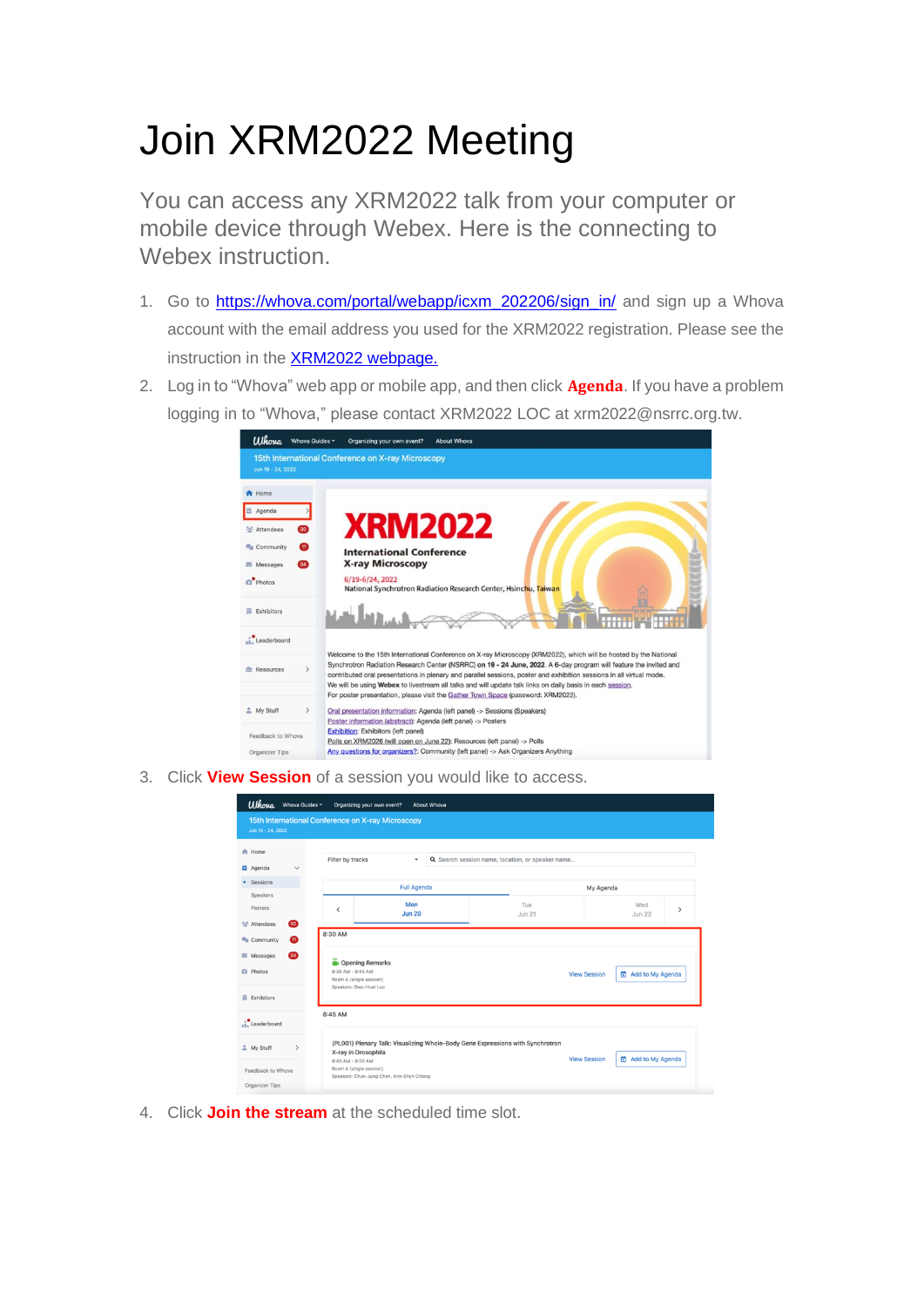| <b><i>Ulhova</i></b> Whova Guides -                                                                                                                                                                                                   | Organizing your own event?                         | About Whova                                                                                     |          |                  |                         |                     | Hung Wei Shiu ~        |
|---------------------------------------------------------------------------------------------------------------------------------------------------------------------------------------------------------------------------------------|----------------------------------------------------|-------------------------------------------------------------------------------------------------|----------|------------------|-------------------------|---------------------|------------------------|
| Jun 19 - 24, 2022                                                                                                                                                                                                                     | 15th International Conference on X-ray Microscopy  |                                                                                                 |          |                  |                         |                     |                        |
| <b>A</b> Home<br><b>凸</b> Agenda<br>$\checkmark$<br>· Sessions<br>Speakers<br><b>Posters</b><br>$\bullet$<br>2n <sup>1</sup> Attendees<br><sup>n</sup> a Community<br>⊕<br>⊕<br>图 Messages<br><b>El</b> Photos<br><b>目</b> Exhibitors | $\mapsto$ Show Agenda                              | The session broadcast is live.<br>Click the button below to join the stream.<br>Join the stream |          | Q&A<br>Questions | Polls                   | Chat<br>Filter by + | Community<br>Sort by * |
| Leaderboard<br>$\,$<br>2 My Stuff                                                                                                                                                                                                     | <b>Opening Remarks</b>                             |                                                                                                 | CO Likes |                  | <b>View as Attendee</b> |                     |                        |
| Feedback to Whova<br>Organizer Tips                                                                                                                                                                                                   | <b>O</b> 0 Questions<br>A statement of the control |                                                                                                 |          |                  | Ask a question          |                     |                        |

If this is the first time you're joining a Webex meeting, Webex will automatically download the app. Click the installer file to install the app and follow the instructions. If you're joining from a Linux computer or Chromebook, you aren't prompted to install anything. The meeting simply opens in your browser.

5. Click Open Webex if you're prompted to do so, otherwise click Launch meeting.

| webex | Open Webex?                                                 |  |
|-------|-------------------------------------------------------------|--|
|       | Always open these types of links in the associated app      |  |
|       | Open Webex<br>Cancel                                        |  |
|       | Click Open Webex on the prompt.                             |  |
|       | If the prompt doesn't appear, click Launch Meeting instead. |  |
|       |                                                             |  |
|       |                                                             |  |
|       | <b>Launch meeting</b>                                       |  |
|       |                                                             |  |
|       | Didn't work? Download the app again.                        |  |
|       | Having trouble with the app? Join from your browser.        |  |

- 6. Enter your full name and e-mail address, then click **Join as a guest**.
- 7. In the preview window, make sure your audio and video works before you join the meeting. You must choose your audio devices first.